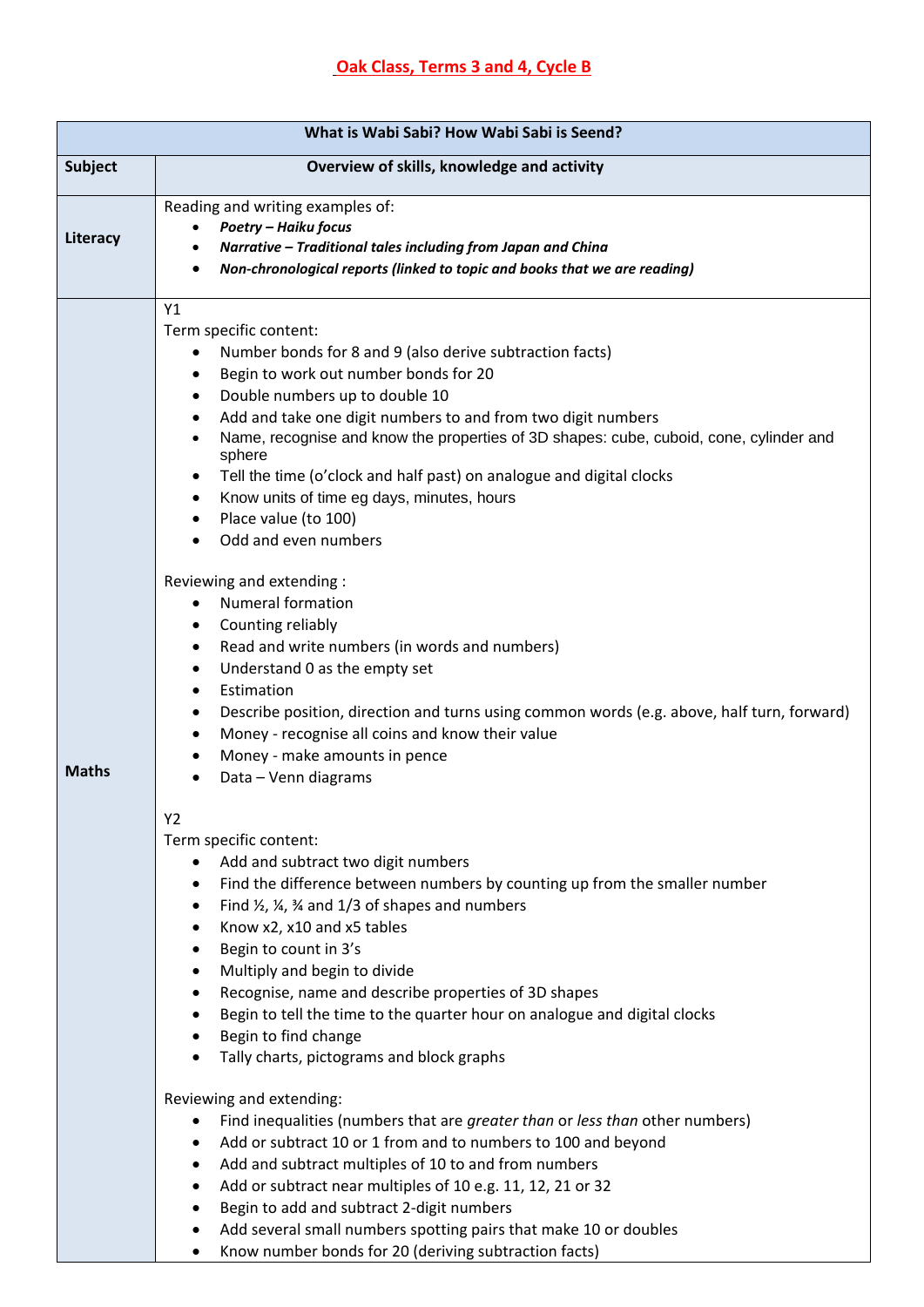|                  | Begin to know number bonds for all the teens numbers (deriving subtraction facts)<br>$\bullet$               |
|------------------|--------------------------------------------------------------------------------------------------------------|
|                  | Double numbers up to double 15                                                                               |
|                  | Begin to add near doubles to 15<br>٠<br>Begin to add and subtract bridging 10                                |
|                  | Count in 2s, 5s and 10s from zero<br>$\bullet$                                                               |
|                  | 2D shape - recognise, name and sort 2D shapes and identify right angles<br>٠                                 |
|                  | Measure – begin to measure using centimetres and metres                                                      |
|                  | Position and direction - use the vocabulary of position and direction including right and left<br>$\bullet$  |
|                  | and half and quarter turns                                                                                   |
|                  | Money - find totals of coins and use coins to make given amounts<br>$\bullet$                                |
|                  | Data - Venn and Carroll diagrams<br>$\bullet$                                                                |
|                  | Place value to at least 100 (order, compare, find numbers that come between)                                 |
|                  | <b>Everyday materials</b>                                                                                    |
|                  | What is this and what is it made out of? (object/material), basic materials (wood, metal,                    |
|                  | plastic, glass, rock, fabrics)                                                                               |
|                  | What materials have been used in the Wabi Sabi collages?                                                     |
|                  | What other materials are there?<br>$\bullet$                                                                 |
|                  | How would you describe this material? (properties - reflection focus, how to make a<br>$\bullet$<br>mirror?) |
|                  | Can you find a material that is like it? (sort)                                                              |
|                  | Focus on paper in depth (strength, qualities)<br>٠                                                           |
|                  | Recognise manmade and natural materials. What happens when we have finished with<br>$\bullet$                |
|                  | them? Do they rot? Rubbish and recycling.                                                                    |
| <b>Science</b>   | And their uses:                                                                                              |
|                  | Papermaking (Japanese focus eg strength of fibres, thin or thick paper)                                      |
|                  | Uses of bamboo                                                                                               |
|                  | Investigations:                                                                                              |
|                  | Solubility (What happens when materials are put in water? Do they colour it and make dyes                    |
|                  | and paints, flavour it as in TEA, disintegrate as in paper-making or dissolve? Are they still                |
|                  | there if they dissolve? can we get them back?)                                                               |
|                  | On-going:                                                                                                    |
|                  | Weather record                                                                                               |
|                  | Notice spring with particular focus on blossom on trees (Japanese Cherry Blossom Festival)                   |
|                  | Signs of Spring in Seend                                                                                     |
|                  | E-Safety                                                                                                     |
|                  |                                                                                                              |
|                  | <b>Coding</b> (algorithms and debugging)                                                                     |
|                  |                                                                                                              |
|                  | Research topics (Japan, Wabi Sabi, Seend)                                                                    |
| <b>Computing</b> | <b>Control</b> (use Beebots on iPads and Softease. Link to directions in mapping work and                    |
|                  | Robotics in Japan)                                                                                           |
|                  | Art (RNA - create textured papers for use in collage)                                                        |
|                  |                                                                                                              |
|                  |                                                                                                              |
|                  |                                                                                                              |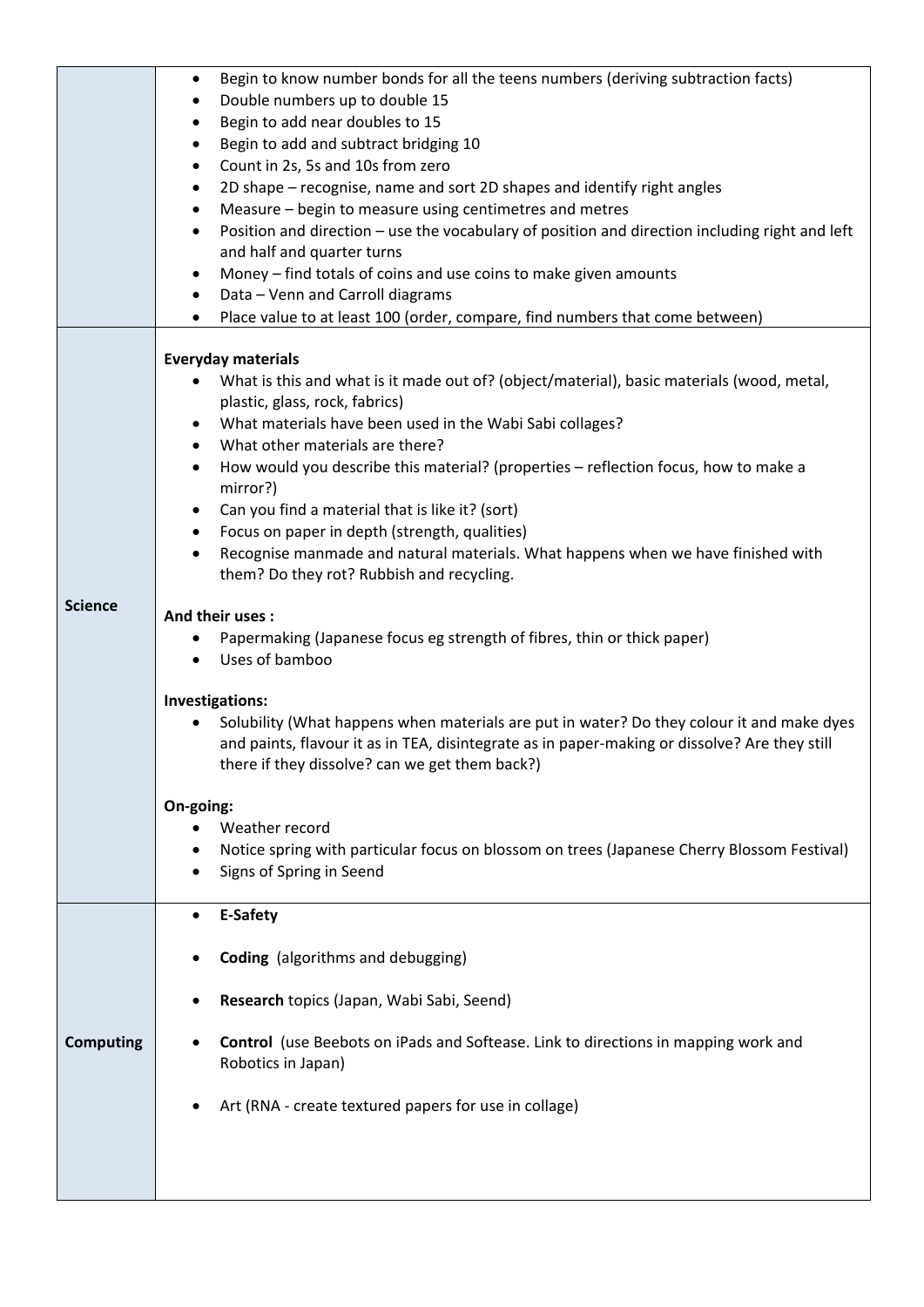|                | Japan                                                                                                                                                                                              |
|----------------|----------------------------------------------------------------------------------------------------------------------------------------------------------------------------------------------------|
|                | What do we know? What would we like to know?                                                                                                                                                       |
|                | How can we find out? (in Geography, we use maps, globes, atlases, fieldtrips, photos,<br>$\bullet$                                                                                                 |
|                | people, books, artefacts, videos, IT)                                                                                                                                                              |
|                | Find on Globe, World map<br>٠                                                                                                                                                                      |
|                | Which continent is it in?<br>$\bullet$                                                                                                                                                             |
|                | What are the natural features (landscape) - island (like UK)<br>$\bullet$                                                                                                                          |
|                | What is the weather like?<br>$\bullet$                                                                                                                                                             |
|                | wildlife?<br>$\bullet$                                                                                                                                                                             |
|                | Human features? Cities - link to page in Wabi Sabi book<br>$\bullet$                                                                                                                               |
|                | Culture: religions (Shinto, Buddhism), Art, homes, tea festival, paper making, festivals<br>$\bullet$                                                                                              |
|                | (cherry blossom), clothes (kimono), Samurai, Geisha girls, food (fish, rice), emperor,                                                                                                             |
|                | writingrespecting the environment eg children cleaning the schools, sand gardens                                                                                                                   |
|                | Seend (follow similar sequence as for Japan)                                                                                                                                                       |
|                | What do we know? What would we like to know?                                                                                                                                                       |
|                | How can we find out? (in Geography, we use maps, globes, atlases, fieldtrips, photos,<br>$\bullet$                                                                                                 |
| Geography      | people, books, artefacts, videos, IT)                                                                                                                                                              |
|                | Investigate (find out) what the natural and human features are - look at aerial photos of<br>$\bullet$                                                                                             |
|                | Seend - what can we find out? Locate and explore Ordinance Survey map (copied and                                                                                                                  |
|                | simplified)                                                                                                                                                                                        |
|                | Fieldtrip/s to find/ confirm what we have found out<br>$\bullet$                                                                                                                                   |
|                | Natural features and human features<br>٠                                                                                                                                                           |
|                | Use of land (farming, recreation, transport, school, churchyard, homes and garden)<br>$\bullet$                                                                                                    |
|                | Types buildings (houses, services eg shop, PO, pubs, café-change, Church, Methodist chapel)<br>$\bullet$                                                                                           |
|                | (History - old and new)                                                                                                                                                                            |
|                | Pleasant and unpleasant - relate to Wabi Sabi (imperfect) Simple or fancy, homely, warm,<br>$\bullet$                                                                                              |
|                | beautiful etc                                                                                                                                                                                      |
|                | Revise and keep working on:                                                                                                                                                                        |
|                | -Continents and oceans of the world                                                                                                                                                                |
|                | -Countries of the UK (Where do we live - Seend, Wiltshire, England, Britain,<br>٠                                                                                                                  |
|                | -Know location of UK capital cities (London, Edinburgh, Cardiff, Belfast -cities page in Wabi                                                                                                      |
|                | Sabi Book)                                                                                                                                                                                         |
|                | -Seas around the UK (Irish, Channel, North)                                                                                                                                                        |
|                |                                                                                                                                                                                                    |
|                | Recognise old and new (identify old and new buildings in Seend, how do we know or how<br>$\bullet$                                                                                                 |
| <b>History</b> | could we find out?)                                                                                                                                                                                |
|                |                                                                                                                                                                                                    |
|                |                                                                                                                                                                                                    |
|                |                                                                                                                                                                                                    |
|                | Explore line, pattern and texture - straight lines are rare in nature (Wabi Sabi book),<br>$\bullet$<br>patterns in nature, texture (rubbings, creasing, paper types, inclusions, sketching, I.T.) |
|                | Japanese Calligraphy (mark making, used as Art - artists who paint on big scale on floor)                                                                                                          |
|                |                                                                                                                                                                                                    |
| Art & DT       | Explore symmetry and reflection (imperfect) in nature                                                                                                                                              |
|                |                                                                                                                                                                                                    |
|                | Collage -use above to create a collage in style of Wabi Sabi book                                                                                                                                  |
|                |                                                                                                                                                                                                    |
|                | Imperfection and impermanence in Art (Wabi Sabi) - Japanese sand gardens, natural                                                                                                                  |
|                | collage, flower arranging (very simple, with one bloom, becomes a focus in Japanese homes)                                                                                                         |
|                |                                                                                                                                                                                                    |
|                | Explore paper and papermaking (Science / DT)                                                                                                                                                       |